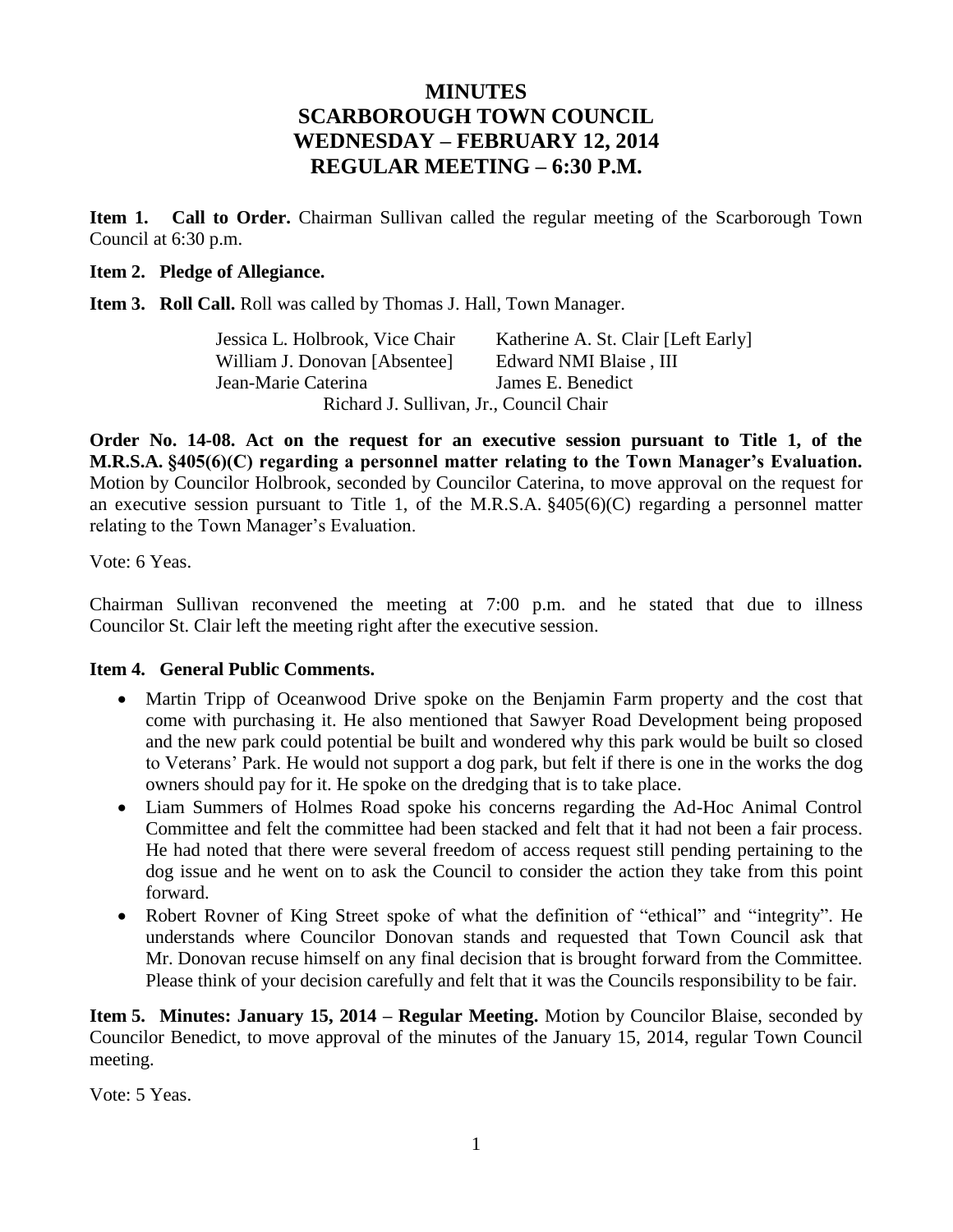**Item 6. Adjustment to the Agenda.** Councilor Holbrook noted that she would like to add Resolution 14-02, a **r**esolve to urge the Maine State Legislation to provide and enable Property Tax Relief Programs. This item will follow Item 8.

**Item 7. Items to be signed: a. Treasurer's Warrants.** The Treasurer's Warrants were signed during the meeting.

## **Item 8. Non Action Items.**

**a. Update from Project GRACE regarding the Fuel Assistance Program.** Stephanie Cox, Director of Project GRACE gave a brief overview on the fund raising event that had been held Saturday, February  $8<sup>th</sup>$  at the Oak Hill Fire Station. They reached the \$10,000 goal that had been set and she went on to recognized several town employees who assisted on this event and also recognized the staff from all the schools.

Thomas Hall, Town Manager noted that the employees held a silent auction at their Winter Party this year and raised over 1,100 to be donated to charity. He then introduced Jaclyn Mandrake, Director of Human Resources and Gina Clucky, Assistant Finance Director who were here this evening to present checks to the two charities.

Jaclyn Mandrake, Director of Human Resources listed the individuals who had donated items for the silent auction and noted that Project GRACE and the Scarborough Food Pantry were the two charities that would receive the money raised and presented Stephanie Cox of Project GRACE and Ellen Parenteau of the Scarborough Food Pantry with checks.

Councilor Holbrook stated that she had asked the Town Manager's Assistant to setup a Clynk Account for the Fuel Assistance Program and she would like to challenge the Councilors to see how many Clynk bags they can fill for the program. The Town Manager noted that the bags would be distributed at the February  $19<sup>th</sup>$  meeting [with stickers already applied to the bags].

**Resolution 14-02. Resolve to urge the Maine State Legislation to provide and enable Property Tax Relief Programs.** Motion by Councilor Holbrook, seconded by Councilor Caterina, to move approval of Resolution 14-02. Resolve urging the Maine State Legislation to provide and enable Property Tax Relief Programs, as follows:

# **Resolution 14-02** *Urging the Maine State Legislature to Provide and Enable Property Tax Relief Programs*

**BE IT RESOLVED,** by the Town Council of the Town of Scarborough, Maine, in Town Council assembled, that,

**WHEREAS,** in 1987 the so-called "Circuit Breaker" program was established as a way to provide relief for property taxpayers; and,

**WHEREAS,** with the enactment of the state budget in 2013 (PL 2013, chapter 368, Par L), the  $126<sup>th</sup>$ Legislature terminated the Circuit Breaker program and installed the Property Tax Fairness Income Tax Credit, which impose more restrictive income requirements and significantly limited the maximum rebate; and,

**WHERAS,** the more stringent requirements of the new Property Tax Fairness Tax Credit are likely to limit the number of Maine residents eligible for the credit and thereby significantly reduce the amount of property tax relief provided; and,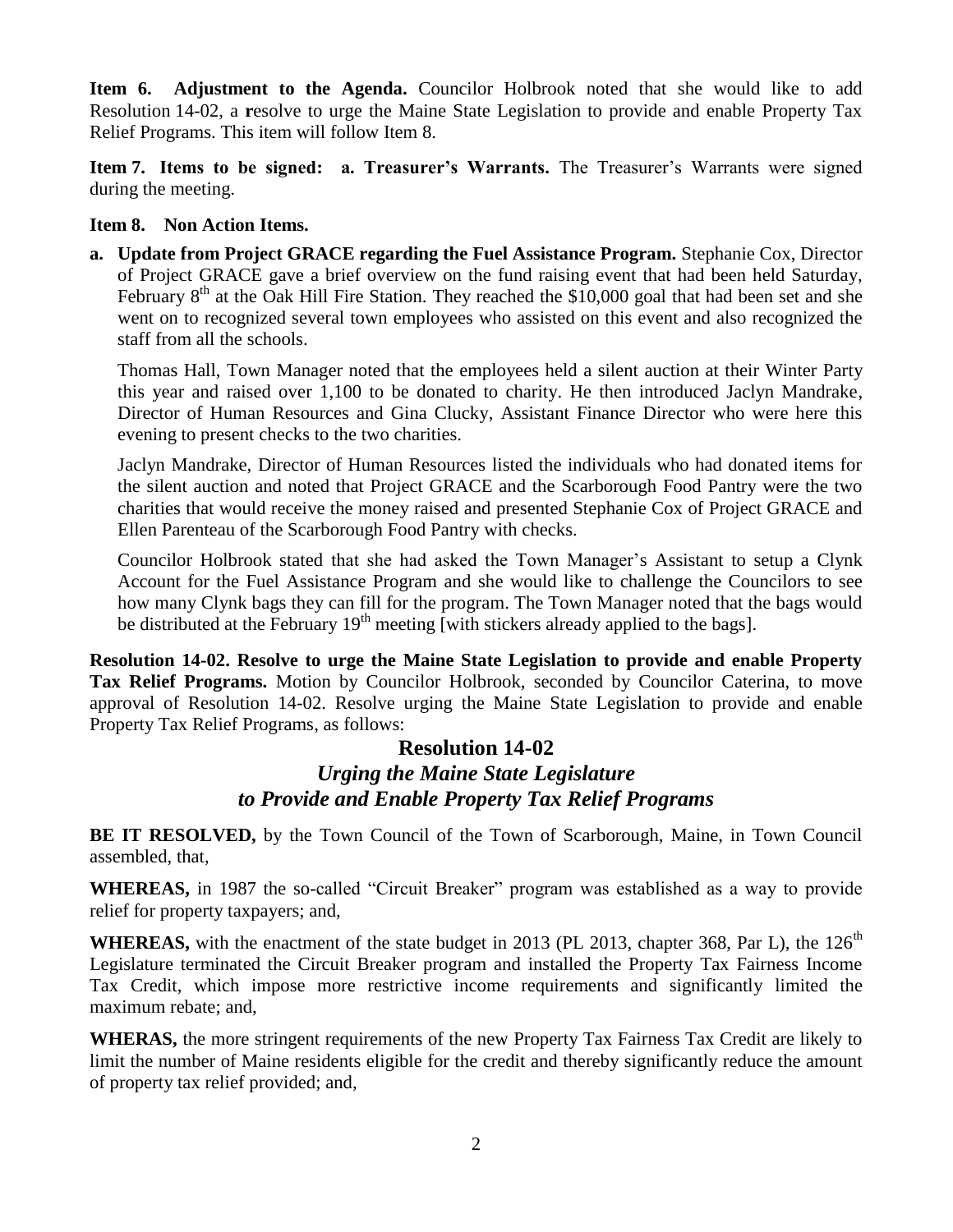**WHEREAS,** in addition to the sweeping changes to the program, Part L of the state budget enacted in 2013 inadvertently removed the authority for municipalities to sponsor local property tax relief programs; and,

**WHEREAS,** LD 1607, An Act To Reinstate Statutory Authority for Local Property Tax Assistance Programs, was drafted to correct the error and provide the authority for local property tax relief programs and is pending in the current legislative session; and,

**WHEREAS,** in view of the significant and reductions in revenue to municipalities that have occurred or are pending action by this Legislature (cuts to municipal revenue sharing), which result in increases in local property taxes, the changes to the Circuit Breaker program only further burdens the taxpayers of Scarborough.

**NOW, THEREFORE, BE IT HEREBY RESOLVED,** by the Town Council in Town Council assembled as follows:

**THAT,** it is of critical importance that the Legislature reconsider and create a structure similar to the former Circuit Breaker program, that targets a similar population of Maine property taxpayers; and,

**THAT,** it is essential that municipalities be granted the authority to operate a locally funded property tax relief program at their discretion; and,

**THAT,** the Town Council urges the local Legislative delegation to support the reinstatement of a state operated and funded property tax relief program similar to the former Circuit Breaker program and provide full support to the adoption of LD 1607.

Signed and dated this 12th day of February 2014, on behalf of the Scarborough Town Council and the Town Manager of Scarborough, Maine. Signed by Richard J. Sullivan, Jr., Council Chair and attested by Town Clerk.

Vote: 5 Yeas.

**Order No. 14-09, 7:00 p.m. Public Hearing and action on the request from Ballantyne Development Inc., to extend the TND Overlay District to include property located at 38 Westwood Avenue – Map U43/Lot 24 [currently zoned R4].** Prior to the public hearing the following request had been read into the record:

Dan Bacon, Town Planner, gave a brief overview on the proposed changes. He noted the Mr. Anderson, the developer was present and could respond to any questions.

Mr. Anderson representing Ballantyne Development, Inc. gave a brief overview on when he had first approached the Town and presented this development. He then references the parcel that he is asking to be re-zoned. In this request the only ways into the development would be Ward Street, Commerce Drive and Eastern Trail. The parcel being asked to be re-zoned would be developed sooner than later.

Chairman Sullivan opened the public hearing. The following individuals spoke on this Order:

- Stephanie Dickey Ruel of 21 Fairfield Road spoke in opposition of the proposed request. She stated that the through streets in this area are already used as a through street. If this item receives approval it would pitiful. She felt that she should have been notified as others were. She then asked if Chairman Sullivan to recuse himself as he is an abutter to the property.
- Lorraine Libby of Westwood Avenue spoke in opposition of this proposal. She agreed with all the comments that Mrs. Ruel made.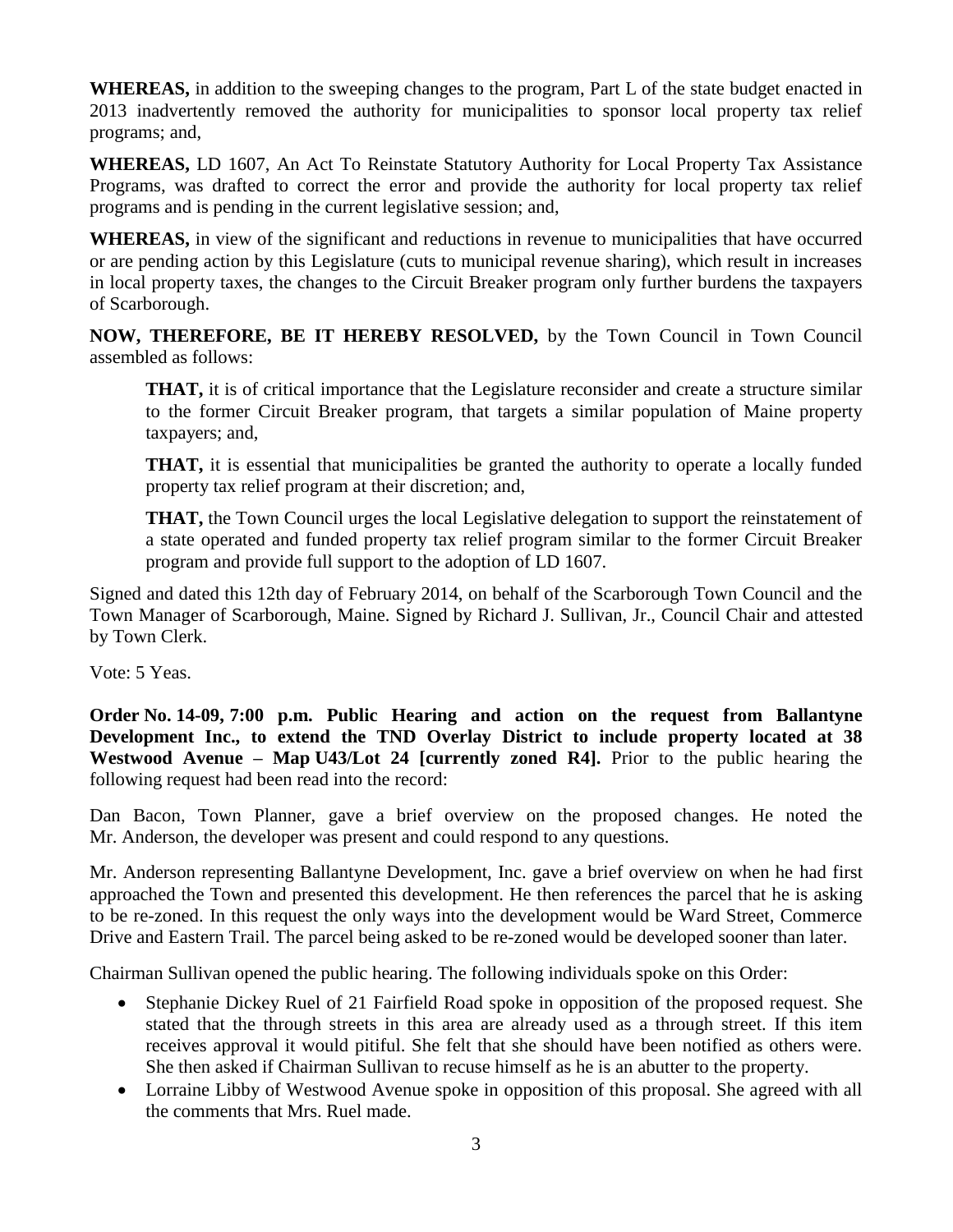• Jon Cahill of Westwood Avenue stated that he would not want to the see Westwood Avenue be made into a throughway – his concern was with the future and whether it would change. He would like to maintain the integrity of the neighborhood

There being no further comments the hearing was closed at 7:56 p.m.

Mr. Anderson stated on the record that Westwood Avenue would not be used and the ways into the neighborhood would be as stated before. The Town Planner and Mr. Anderson responded to questions from the Town Council.

Motion by Councilor Holbrook, seconded by Councilor Blaise, to move approval on the request from Ballantyne Development Inc., to extend the TND Overlay District to include property located at 38 Westwood Avenue – Map U43/Lot 24 [currently zoned R4].

Chairman Sullivan noted that he was not a direct abuttor to the Anderson property and that he has not monetary gain. All members of the Council felt that there was no conflict of interest with Chairman Sullivan relating to this order and felt that he should vote.

Vote: 4 Yeas. 1 Nay [Councilor Benedict].

**Order No. 14-10, 7:00 p.m. Public Hearing and action on the new request for a liquor license from Arthur P. Gikas d/b/a Pizza Plus, Inc., located at 491 Payne Road.** Chairman Sullivan opened the public hearing, as there were no comments either for or against the hearing was closed at 8:29 p.m.

Motion by Councilor Holbrook, seconded by Councilor Caterina, to move approval on the new request for a liquor license from Arthur P. Gikas d/b/a Pizza Plus, Inc., located at 491 Payne Road.

Vote: 5 Yeas.

**Order No. 14-11, 7:00 p.m. Public Hearing and action on the new request for a Food Handlers License from Douglas & Linda DuVall, d/b/a Mamie's Farmhouse, located at 97 County Road. .**Chairman Sullivan opened the public hearing, as there were no comments either for or against the hearing was closed at 8:30 p.m.

Motion by Councilor Holbrook, seconded by Councilor Caterina, to move approval on the new request for a Food Handlers License from Douglas & Linda DuVall, d/b/a Mamie's Farmhouse, located at 97 County Road.

Vote: 5 Yeas.

## **OLD BUSINESS:**

**Order No. 14-12. Act on the names posted to the various committees/board as recommended by the Appointments Committee on January 15, 2014.** Prior to action on this item, Councilor Holbrook stated that she would recuse herself from the vote on this item as she if related to one of the individuals being approved for appointment.

Motion by Councilor Caterina, seconded by Councilor Blaise, to move approval on the names posted to the various committees/board, as follows:

 **Shellfish Conservation Commission:** Re-appointment of Terry Twomey and Robert Willette, with terms to expire in 2016 and move David Green, the 1st Alternate to a full voting member with a term to expire in 2014.

Vote: 4 Yeas.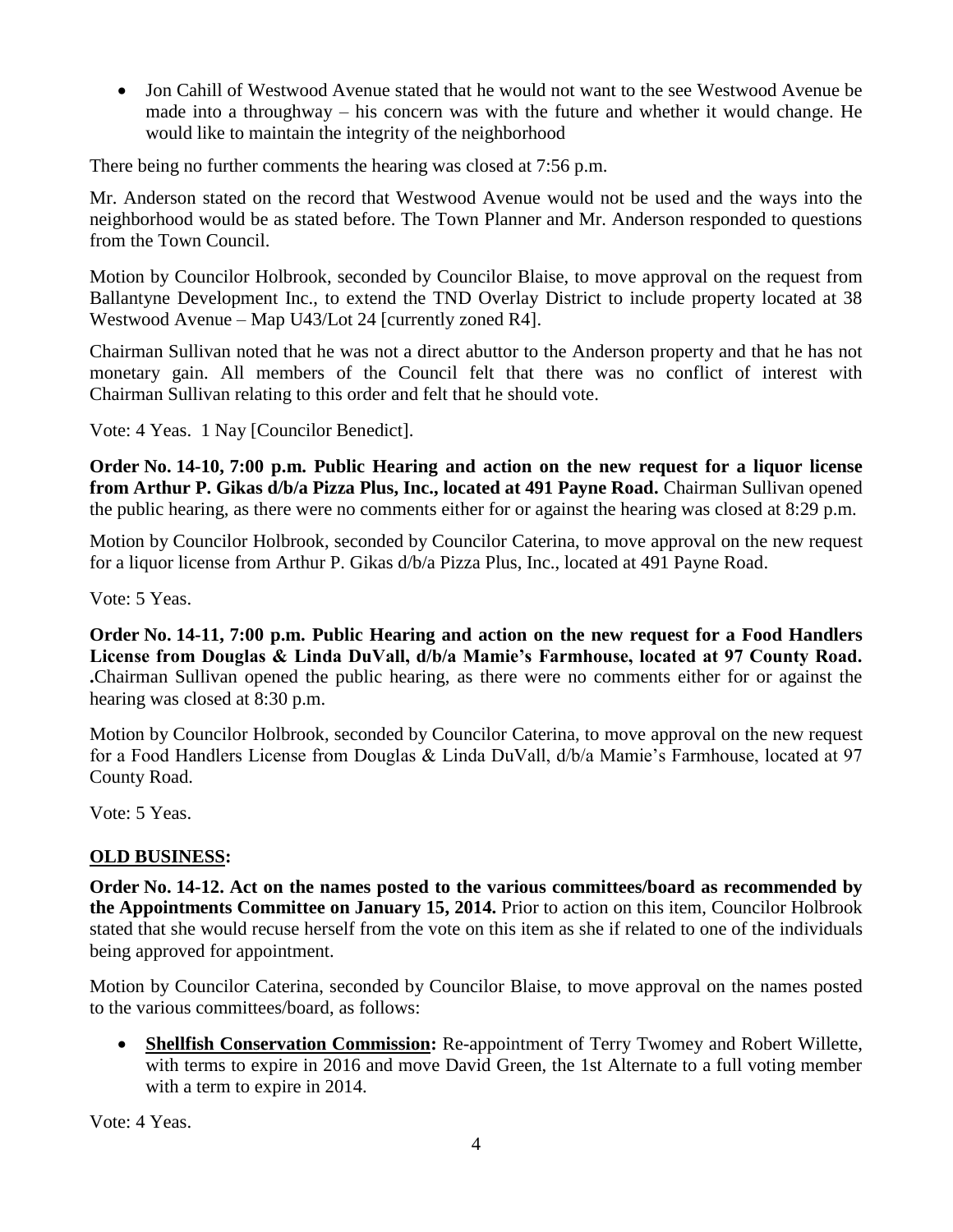### **NEW BUSINESS:**

**Order No. 14-13. First reading and refer to the Planning Board on the proposed amendment to Chapter 405 – the Zoning Ordinance to repeal Contract Zone District 4 - between the Town of Scarborough and Harold P. Burnham II.** Dan Bacon, Town Planner, gave a brief overview on the proposed changes.

Motion by Councilor Caterina, seconded by Councilor Holbrook, to move approval of the first reading and refer to the Planning Board on the proposed amendment to Chapter 405 – the Zoning Ordinance to repeal Contract Zone District 4 - between the Town of Scarborough and Harold P. Burnham II and schedule the public hearing and second reading following the filing of the recommendations of the Planning Board, as follows:

# Proposed Amendments to the Zoning Ordinance to Repeal Contract Zone 4:

BE IT HEREBY ORDAINED by the Town Council of the Town of Scarborough, Maine, in Town Council assembled, that the following amendments to the Zoning Ordinance of the Town of Scarborough, Maine, be and hereby are adopted:

Amend SECTION XXIII. CONTRACT ZONING DISTRICTS by repealing subsection 4 in its entirety as follows (additions are underlined; deletions are struck through):

# **4. CONTRACT ZONING DISTRICT NUMBER 4**

Contract Zoning District Number 4 is created and shown on the Official Zoning Map of the Town of Scarborough, Maine. Contract Zoning District 4 is subject to the regulations applicable in the Industrial Zone, I, as modified by the Contract Zoning Agreement between the Town of Scarborough and Harold P. Burnham II, dated November 5, 1997 and attached to this ordinance as Exhibit 4. (November 5, 1997)

# **EXHIBIT 4**

## **CONTRACT ZONING AGREEMENT BETWEEN THE TOWN OF SCARBOROUGH AND HAROLD P. BURNHAM, II**

This Contract Zoning Agreement made the 5<sup>th</sup>-day of November, 1997, by and between the Town of Scarborough, a body corporate and politic located in the County of Cumberland and State of Maine (hereinafter "the Town"), and Harold P. Burnham II, of said Scarborough in the County of Cumberland and State of Maine.

Pursuant to the contract zoning provisions of Section II, subsection I of the Scarborough Zoning Ordinance, whereas Burnham intends to purchase a parcel of six (6) acres, more or less at the end of Bickford Street in said Scarborough, and

WHEREAS, the property is currently zoned Industrial (I) under the Scarborough Zoning Ordinance, and

WHEREAS, the Industrial zone does not allow for residential uses, and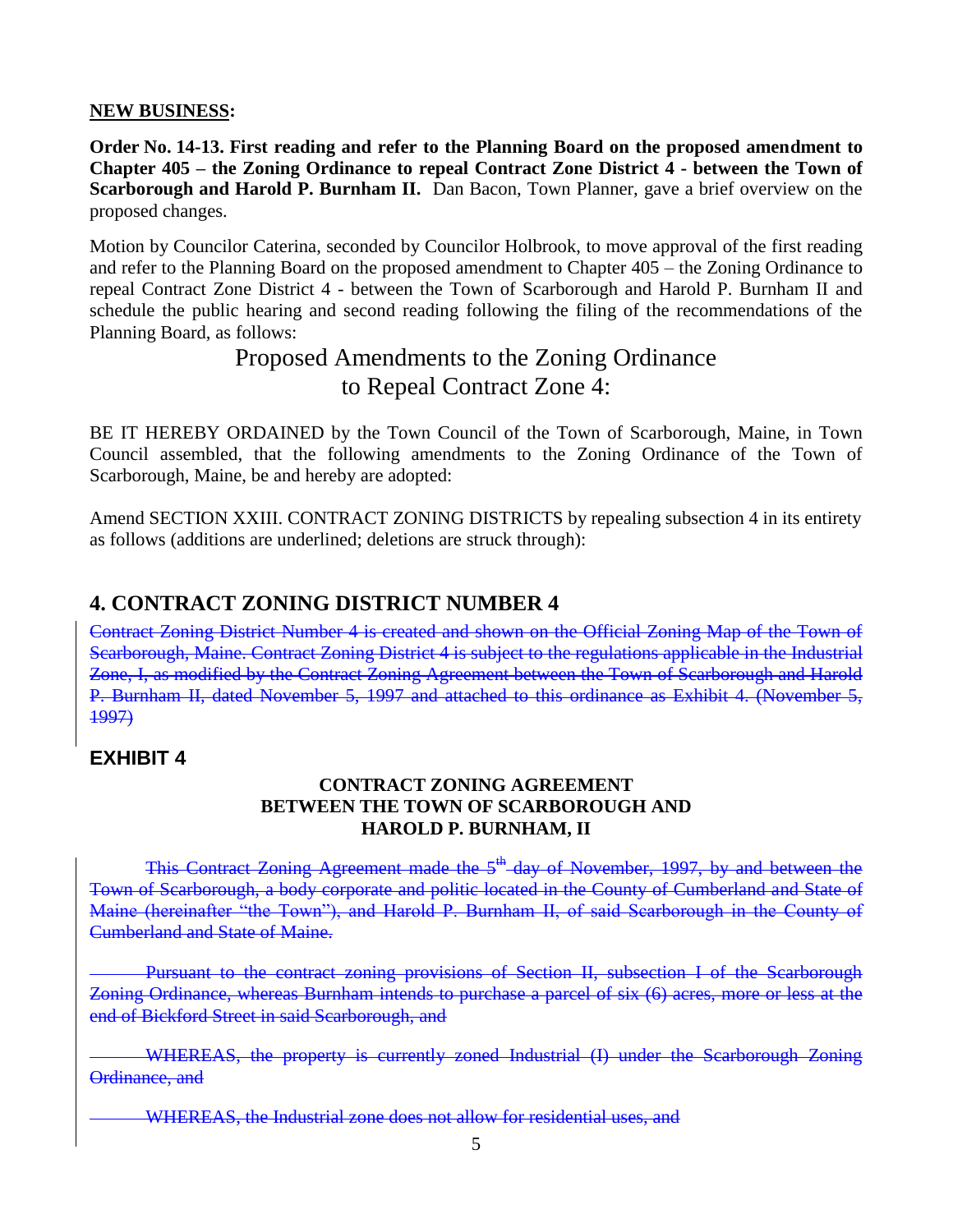WHEREAS, the property is not readily developable for an industrial purpose due to wetland and other issues, and

WHEREAS, Burnham wishes to develop said property for one (1) single family residential house lot; and

WHEREAS, Burnham has requested a rezoning of the property to permit said single family house lots, and

WHEREAS, the size, location and configuration of topography of said site would permit such residence to be constructed thereon, and

WHEREAS, the Scarborough Town Planning Board, pursuant to Section II, paragraph G, subsection III of Zoning Ordinance and 30-A M.R.S.A. §4352(8) after notice of hearing and due deliberation thereon, recommended the rezoning of said property as aforesaid on September 22, 1997, and

WHEREAS, said rezoning would be consistent with the policies and future land use plan of Part III of the Scarborough Comprehensive Plan, and

WHEREAS, the Town of Scarborough, by and through its Town Council, has determined that said rezoning would be pursuant to and consistent with the Town's Comprehensive Plan and consistent with existing permitted uses within the original zoning district classification and has authorized the execution of this Contract Zoning Agreement,

NOW, THEREFORE, in consideration of mutual promises made by each party to the other, the parties agree as follows:

The Town will amend the zoning map of the Town of Scarborough by adopting the map change amendment shown on attachment 1.

2. Burnham is authorized to construct one (1) single family residence on the property, said structure to be constructed within one (1) year after execution of this agreement. No further subdivision by lot or building shall be allowed on the property and no other uses shall be allowed on the property, except for structures and uses accessory to the one single-family residence.

3. Burnham shall record this Contract Zoning Agreement in Cumberland County Registry of Deeds within thirty (30) days after approval by the Scarborough Town Council.

4. The provisions of this Contract Zoning Agreement shall be deemed restrictions on the use of the property except as this Contract Zoning Agreement may be amended by future written agreement of the Town of Scarborough and said Burnham.

5. This is the sole zoning for the property and except as otherwise set forth in this contract all other requirements of the underlying zoning district shall apply. These restrictions, provisions and conditions are an essential part of the rezoning and shall run with the property and bind Burnham and his heirs and assigns of said property and shall inure to the benefit of and be enforceable by the Town of Scarborough. Except as expressly modified herein, the use and occupancy of the subject premises shall be governed by and comply with the provisions of the zoning ordinance of the Town of Scarborough and any applicable amendments thereto or replacement thereof.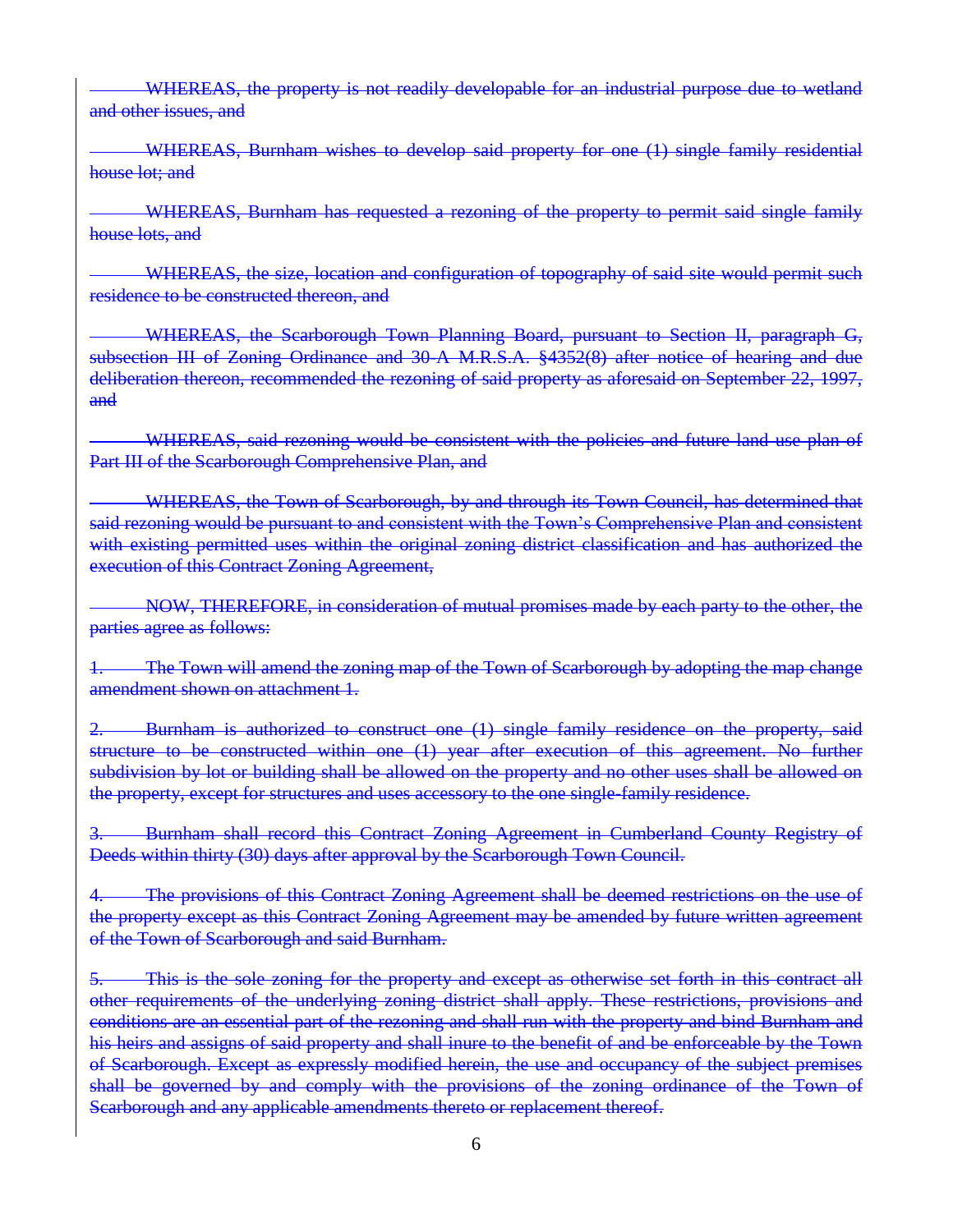| 6. In the event that said Burnham or his heirs and assigns shall fail to develop said residence in |  |
|----------------------------------------------------------------------------------------------------|--|
| accordance with this contract or in the event of any other breach hereof, this contract may be     |  |
| terminated by the Scarborough Town Council. In that event, the property may then be used for only  |  |
| such uses as are otherwise allowed by law.                                                         |  |

| /s/ Carl L. Betterley, Its Town Manager<br>/s/ Laurel R. Nadeau- |             |
|------------------------------------------------------------------|-------------|
| -duly authorized by vote of the Scarborough Town                 |             |
| Council on November 5, 1997                                      | <b>Form</b> |

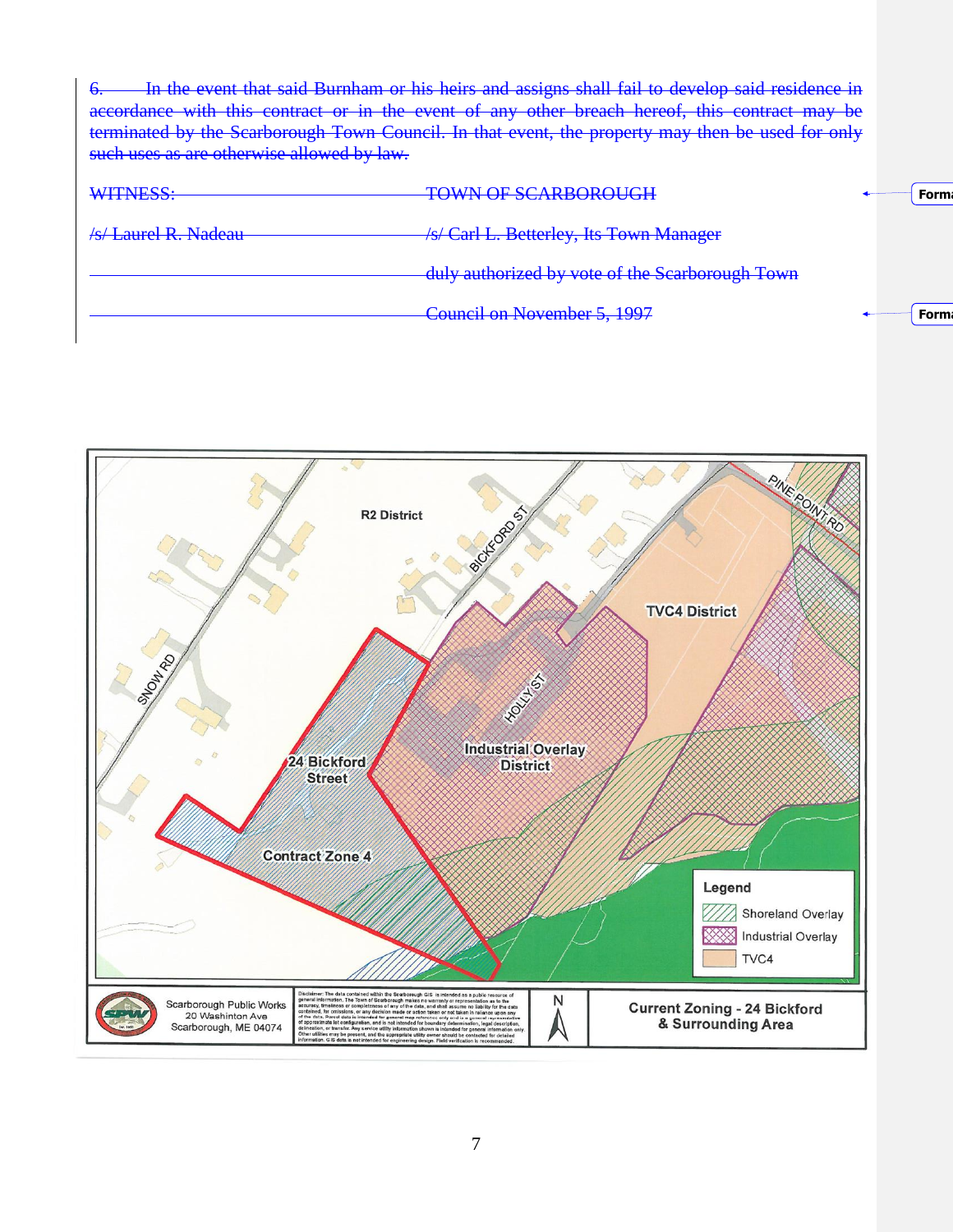

Vote: 5 Yeas.

**Order No. 14-14. Act on the request to accept the \$5,000 donation from the estate of Louis and Tina Fineberg to the Scarborough Fire Department.** B. Michael Thurlow, Fire Chief, gave a brief overview on the donation given by the estate of Mr. and Mrs. Fineberg.

Motion by Councilor Holbrook, seconded by Councilor Caterina, to accept the \$5,000 donation from the estate of Louis and Tina Fineberg to the Scarborough Fire Department.

Vote: 5 Yeas.

**Order No. 14-15. Act on the request to accept the following street, pursuant to Title 23, M.R.S.A. §3025 and the requirements of Section 4, of the Scarborough Street Acceptance Ordinance: Homer Sands Drive, located in the Cascade Falls Subdivision.** Motion by Councilor Benedict, seconded by Councilor Caterina, to move approval on the request to accept the following street, pursuant to Title 23, M.R.S.A. §3025 and the requirements of Section 4, of the Scarborough Street Acceptance Ordinance: Homer Sands Drive, located in the Cascade Falls Subdivision.

Vote: 5 Yeas.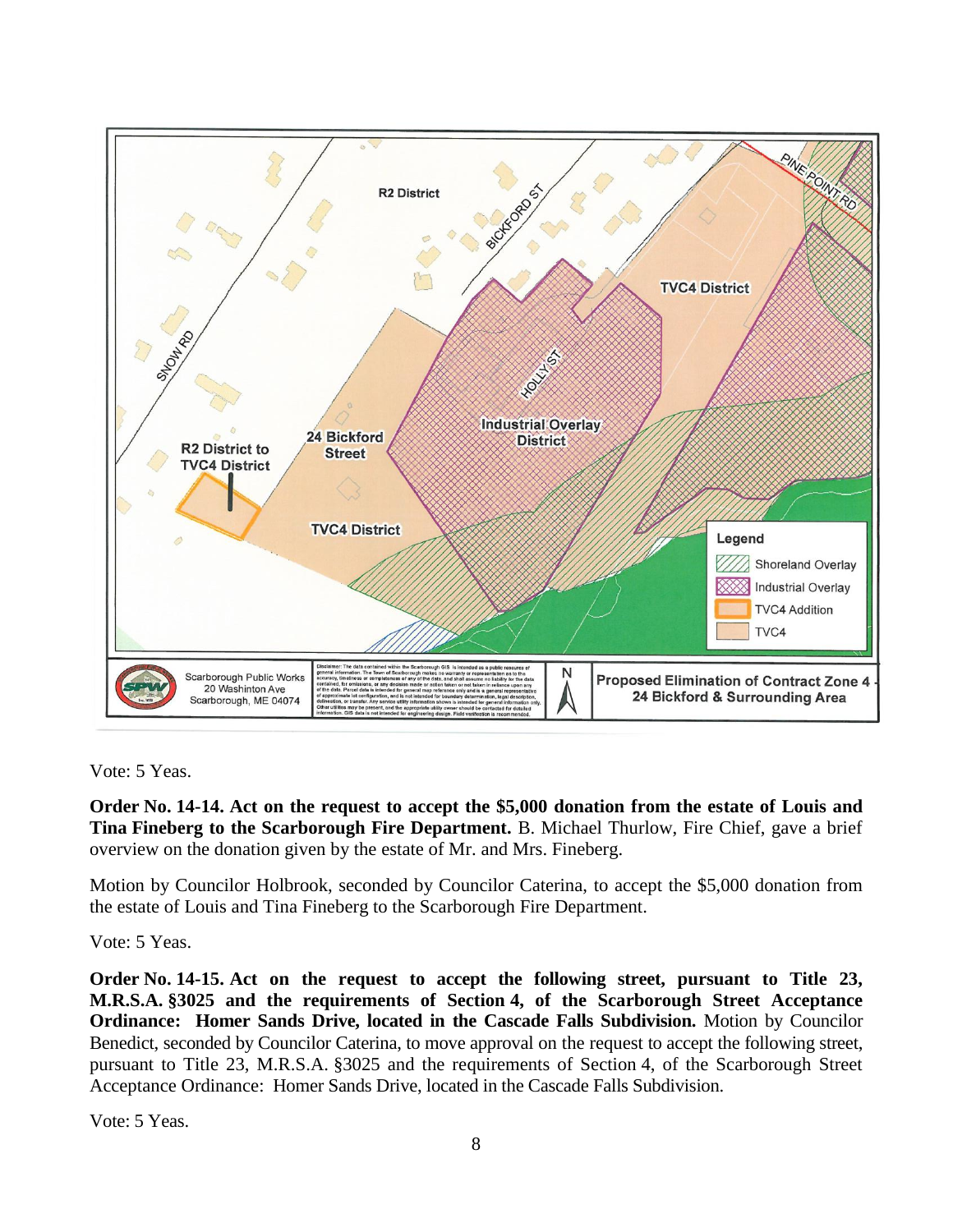**Order No. 14-16. Act on the request to accept the following Easement Deed, pursuant to Title 23, M.R.S.A. §3025 and the requirements of Section 4, of the Scarborough Street Acceptance Ordinance: Drainage Easement Deed on property located along Elmwood Avenue at the intersection with Greenacre Lane in the Greenacres Subdivision.** Motion by Councilor Benedict, seconded by Councilor Caterina, to move approval on the request to accept the following Easement Deed, pursuant to Title 23, M.R.S.A. §3025 and the requirements of Section 4, of the Scarborough Street Acceptance Ordinance: Drainage Easement Deed on property located along Elmwood Avenue at the intersection with Greenacre Lane in the Greenacres Subdivision.

### Vote: 5 Yeas.

**Order No. 14-17. Act on the request from the Deputy Tax Collector to authorize the Town Manager to size a release deed on property located at 91 Ash Swamp Road – Map U3/Lot 31.** Motion by Councilor Caterina, seconded by Councilor Blaise, to move approval on the request from the Deputy Tax Collector to authorize the Town Manager to size a release deed on property located at 91 Ash Swamp Road – Map U3/Lot 31.

Vote: 5 Yeas.

## **Item 9. Standing and Special Committee Reports and Liaison Reports.**

- Councilor Caterina gave updates on the following: PACTS Committee; Long Term Planning Committee; Conservation Commission Committee;
- Councilor Holbrook gave updates on the following: the Appointments Committee, which met prior to the Council meeting this evening and would like to post the re-appointment of Penny Asdourin-Whitney to the Personnel Appeals Board with a term to expire in 2016; the Housing Alliance is scheduled to meet on Thursday, February  $23<sup>rd</sup>$ ; the Historic Preservation Committee meets on March  $3<sup>rd</sup>$  and the will present "the short list" at the next council meeting on Wednesday, February  $19<sup>th</sup>$  and the Finance Committee will be holding a workshop on February  $20<sup>th</sup>$  at 9:00 a.m. with the School Board Finance Committee.
- Chairman Sullivan noted that the Ordinance Committee had been postponed due to illness of Councilor St. Clair – as soon as a new dates has been selected it will be announce. He then asked the Town Manager to give an update on the Transportation Committee – the Town Manager noted that the committee is very close in making a presentation to the council.

**Item 10. Town Manager Report.** Thomas J. Hall, Town Manager, gave an update on the following:

- The Ad-Hoc Animal Control Advisory Committee had its final meeting and is now in the process of preparing a report that would be forth coming to the Town Council prior to the next Town Council meeting on Wednesday, February 19, 2014 at 6:00 p.m.
- Staff did meet with MDOT with regards to the bridge over the tracks on the Pine Point Road. He noted that there were three alternatives the MDOT suggested be done while the construct was being done; the first would be to construct bridge in half to keep one side open; second alternative was full closure for a fast build, which would be for 8 weeks and the third option of a temporary bridge which would be to build a temporary bridge that would accommodate regular traffic in both directions that would be right next to the new one being built. There would be a public meeting on this scheduled for Tuesday, March  $11<sup>th</sup>$  at 6 p.m. here at the Municipal Building. The construction is scheduled for the fall of 2015 and would be completed in13-14 months.
- Scarborough hit the big screen this past Saturday where the television show "Born to Explore" featured a local lobsterman, Marc Coulston and ended with a clam bake at Higgins Beach.